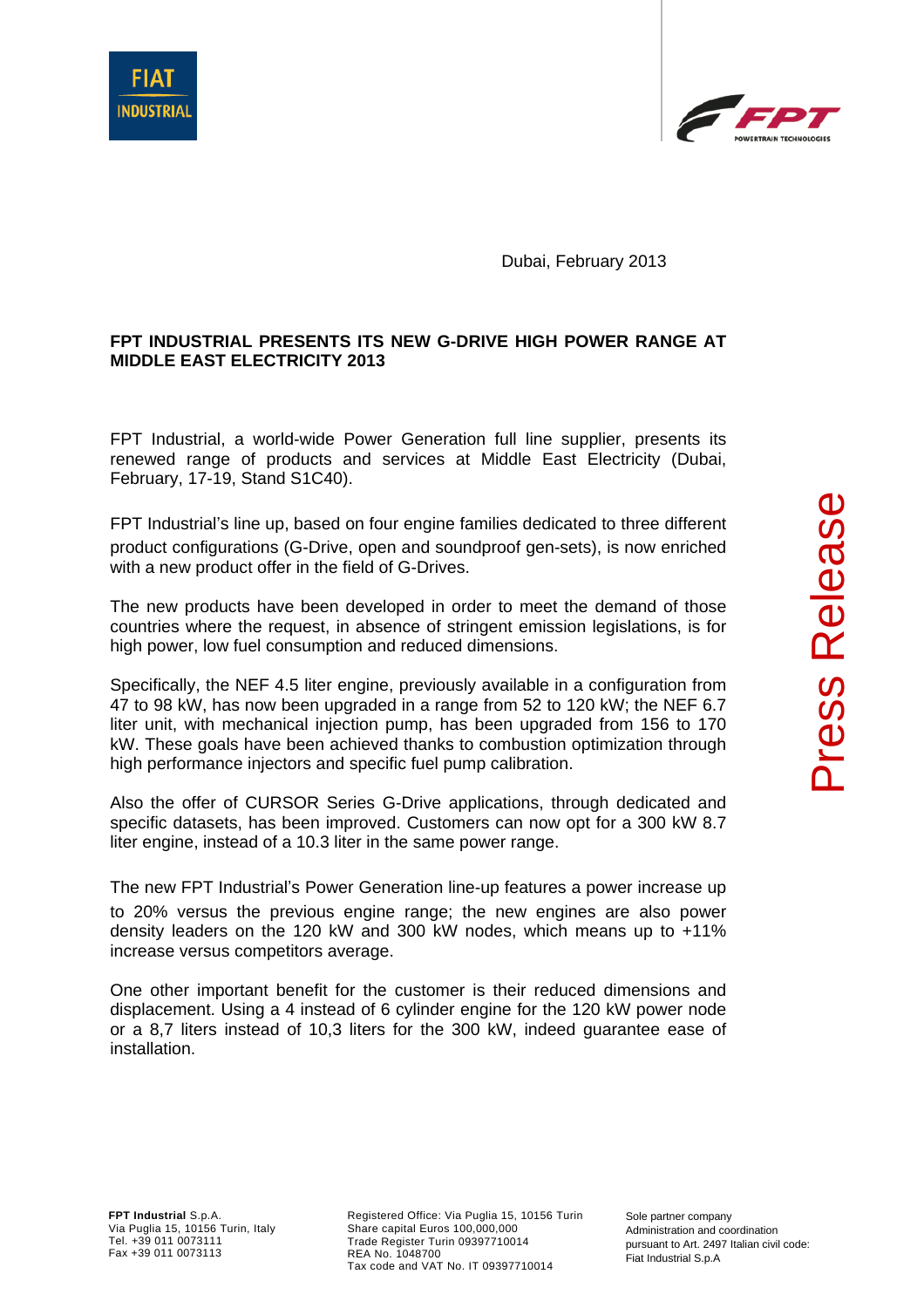



This aspect is very important , for example, in case of rental versions, that constantly need to be moved from one site to the other, or in the case of stationary applications where space is a constraint.

Furthermore, these downsized engines are more cost efficient in terms of consumption, though guaranteeing the same quality and performance of a bigger one.

## **FPT Industrial global offer for Power Generation applications**

The Power Generation offer of FPT industrial includes basic engines, G-drives, standard gensets, covering the main applications, such as emergency services and self-generation, and special groups, plants and after sales services.

FPT Industrial's Power Generation line-up is based on the F5, NEF, CURSOR and VECTOR series, ranging from 31 to 740 kWm.

- The F5 series, a 4 cylinders, 3,2 liter engine, covers a power range from 31 to 56 kW.
- The NEF Series includes a 4.5 liter engine with four cylinders and a 6.7 liter engine with six cylinders. They cover a power range from 45 to 218 kW; FPT Industrial is present at MEE 2013 with the new generation N45 engine in the G-drive and open genset configurations; on the stand is also present the new generation N67 in a G-drive configuration.
- The CURSOR Series, a 6 cylinders engine available in an 8,7, 10,3 and 12,9 liter version, covers a power range from 195 to 398 kW; FPT Industrial is present at MEE 2013 with the new generation C87 in a Gdrive configuration
- The Vector Series, a V8, 20,1 liter covers a power range from 610 to 740 kW.

Starting from the basic engine, above described, the company's Power Generation offer is enriched with G-drive versions, specifically engineered to facilitate the installation and used by the main OEMs in the sector.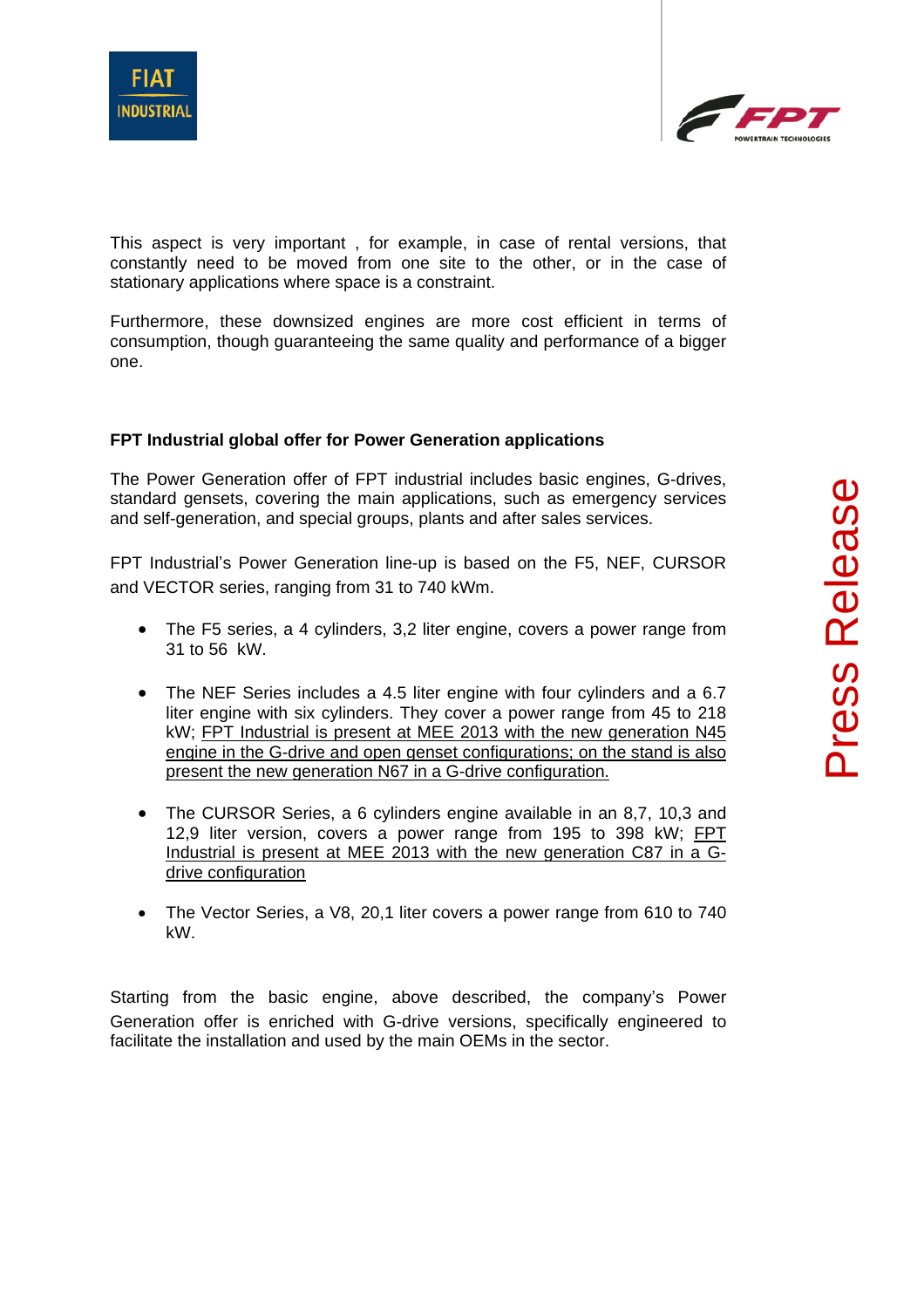



FPT Industrial not only supplies the major OEMs but has extended its product portfolio with a wide offer of customized configurations. They are completed with either open or closed power sets equipped with sub-frames, generators and control panels.

## **FPT Industrial's facilities and service network for Power Generation**

FPT Industrial's facilities dedicated to Power Generation applications are located on a world-wide basis, thus ensuring "tailor-made" products according to regional needs and customers' specific requests.

The production facilities are indeed located in France, Italy, Brazil and China.

The great reliability of FPT Industrial is not only related to its products, but also to its service network.

A widespread presence, relying on more than 1400 sales and assistance points worldwide, with a qualified staff, can satisfy every customer's request, both in the sales and after-sales process.

Specifically, in the Middle East area FPT Industrial is present with its dealers in the following countries:

- Saudi Arabia (Aljomaih Holding Company Jedda; Aljomaih Equipment Co – Riyadh)
- United Arab Emirates (Aikah Dubai; Electrogen Electric Generators Manufacturing – Dubai; Adpower – Jebel Ali Free Zone)
- Yemen (IAESCO San'a)
- Jordan (Universal Equipment Amman)
- Lebanon (Arison Beirut)
- Afghanistan (Adpower Kabul)
- Pakistan (Adamjee Diesel Engineering Pvt Karachi)
- $\bullet$  Iraq (Arison Baghdad)
- Kuwait (Quality Light & Heavy Equipment Hawalli)

## **FPT INDUSTRIAL**

FPT Industrial is a company of FIAT Industrial dedicated to the design, production and sale of powertrains for on/off-road vehicle, marine and power generation applications. The company employs approx. 8,000 persons worldwide, in 10 plants and 6 R&D